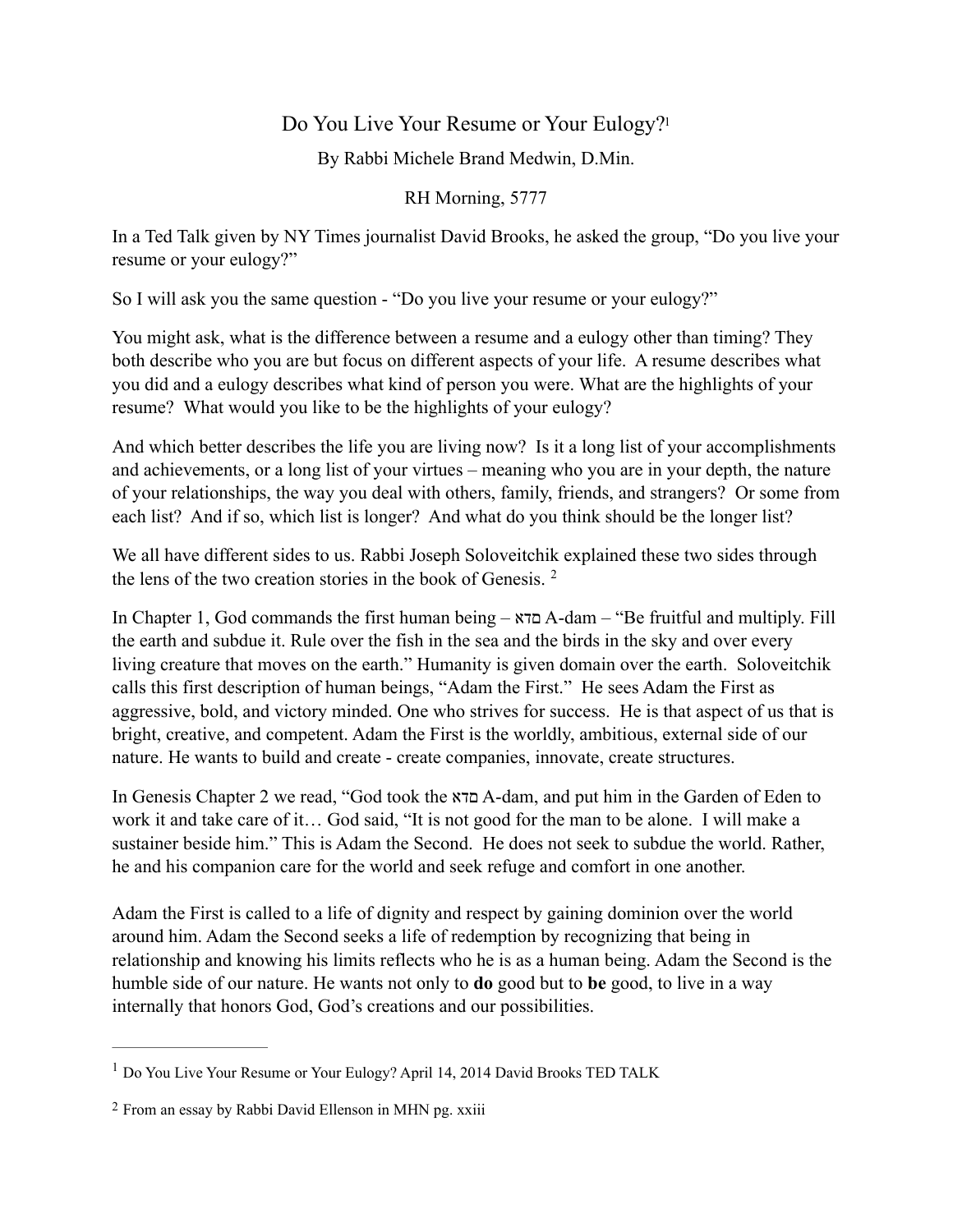Adam the First wants to conquer the world. Adam the second wants to hear a calling and obey the world. Adam the First savors accomplishment. Adam the Second savors inner consistency and inner strength. Adam the First asks how things work. Adam the Second asks, "Why are we here?"

These two aspects of ourselves are expressed in the poetry and imagery of the High Holy Day liturgy. We are asked to examine – "What have we accomplished?" and "What are our relationships like?" Are we able to acknowledge that while we can be strong, powerful, and in control, we are also at times frail, needy, and limited in what we can do.

In this context, lets see how our resumes and eulogies compare. We probably would agree that the virtues of a eulogy are more important in the big picture, that those of a resume, but which do you **focus** on the most? Wanting the recognition you need from others, or searching for recognition from God?

David Brooks explains that these two ideals of human beings work by different logics. "The Adam I external logic is an economic logic: input leads to output, risk leads to reward. You want to receive back what you give out. The internal side of our nature is a moral logic and often an inverse logic. You have to give to receive. You have to surrender to something outside yourself to gain strength within yourself. You have to conquer the desire to get what you want, in order to fulfill yourself. You have to forget yourself, lose yourself, in order to find yourself.

We live in a society that favors "Adam I," and does little to encourage us to find our "Adam II." Society teaches us to seek outside ourselves for affirmation but it is when we look inside, that we can find a more meaningful affirmation of who we really are.

When you live your resume, your focus is on tasks that can be completed. When you live your eulogy you realize that some of the work you do cannot be completed in your own lifetime but it is still important to do the work for future generations.

There is a wonderful Talmudic story about Honi the Circle Maker. He saw a young man planting a carob tree and the "Adam I" in him remarked, "Why are you doing this? It takes 70 years for the carob tree to bare fruit. Why bother?" Then Honi falls asleep for, yes, 70 years. When he awoke he saw the same man by the tree but Honi was confused. The tree was filled with fruit. He went over to the man to inquire, "I just saw you plant this tree. How did you get the tree to grow fruit so quickly?" The man replied, "You must be thinking of my grandfather. Sadly he did not live long enough to enjoy its fruit but he planted it for me." The man who planted the tree was using the Adam II part of who he was.

Society helps us to develop our "Adam I." TheYamin Noraim – these Ten Days of Awe, help us to strengthen the Adam II that is in all of us. Adam I is developed by building on our strengths. That is usually where our focus is. Adam II is developed by fighting our weaknesses. You go into